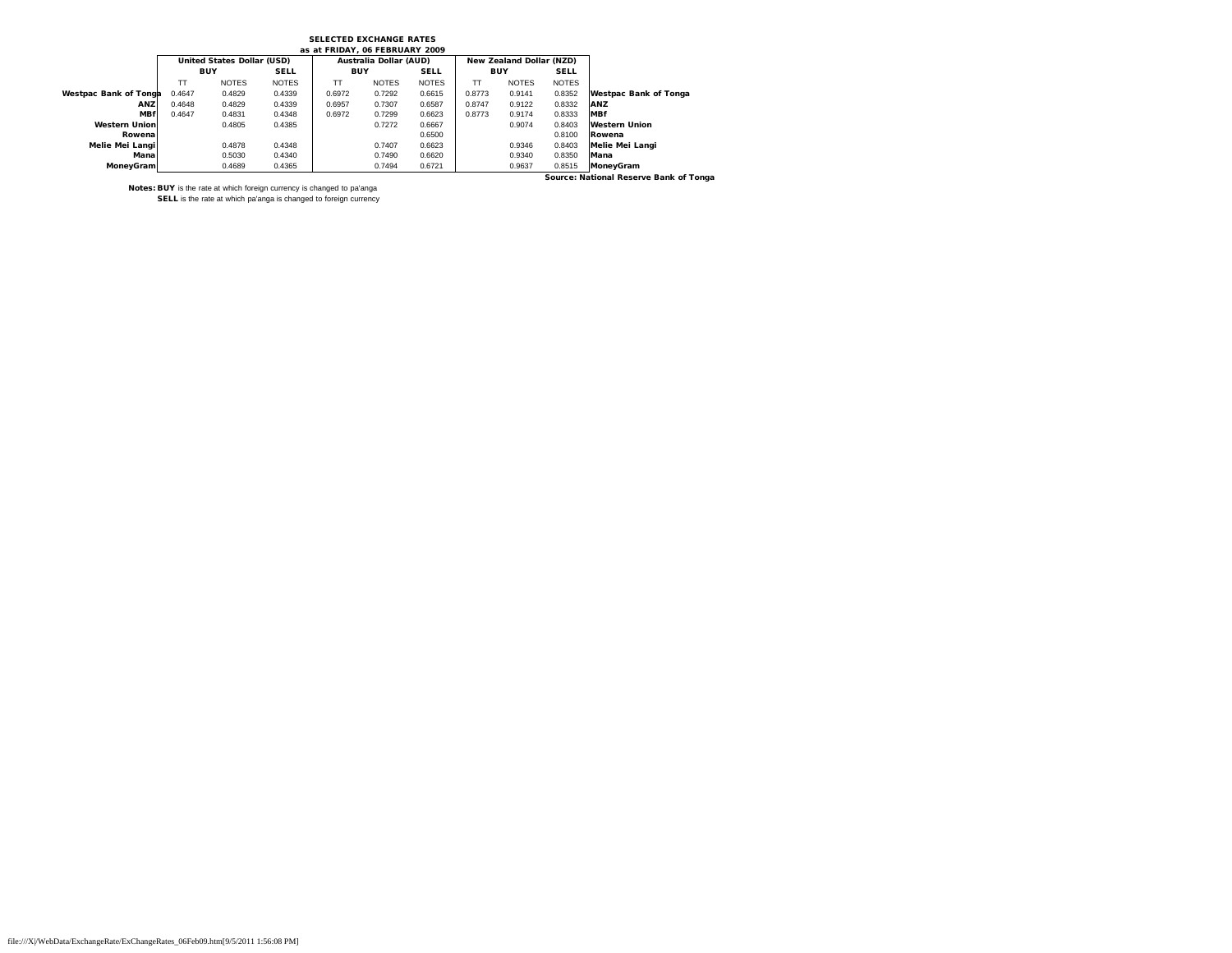|                               |                                                                    | <b>SELECTED EXCHANGE RATES</b> |                                                                         |            |              |                                        |            |                          |              |                              |  |  |
|-------------------------------|--------------------------------------------------------------------|--------------------------------|-------------------------------------------------------------------------|------------|--------------|----------------------------------------|------------|--------------------------|--------------|------------------------------|--|--|
|                               | as at FRIDAY, 13 FEBRUARY 2009                                     |                                |                                                                         |            |              |                                        |            |                          |              |                              |  |  |
|                               | <b>Australia Dollar (AUD)</b><br><b>United States Dollar (USD)</b> |                                |                                                                         |            |              |                                        |            | New Zealand Dollar (NZD) |              |                              |  |  |
|                               | <b>BUY</b>                                                         |                                | <b>SELL</b>                                                             | <b>BUY</b> |              | <b>SELL</b>                            | <b>BUY</b> |                          | <b>SELL</b>  |                              |  |  |
|                               | ТT                                                                 | <b>NOTES</b>                   | <b>NOTES</b>                                                            | ТT         | <b>NOTES</b> | <b>NOTES</b>                           | ТT         | <b>NOTES</b>             | <b>NOTES</b> |                              |  |  |
| <b>Westpac Bank of Tongal</b> | 0.4653                                                             | 0.4834                         | 0.4344                                                                  | 0.7039     | 0.7362       | 0.6678                                 | 0.8765     | 0.9134                   | 0.8345       | <b>Westpac Bank of Tonga</b> |  |  |
| <b>ANZ</b>                    | 0.4653                                                             | 0.4834                         | 0.4344                                                                  | 0.7049     | 0.7399       | 0.6679                                 | 0.8790     | 0.9165                   | 0.8375       | <b>ANZ</b>                   |  |  |
| <b>MBf</b>                    | 0.4653                                                             | 0.4831                         | 0.4348                                                                  | 0.7039     | 0.7353       | 0.6667                                 | 0.8765     | 0.9174                   | 0.8333       | <b>MBf</b>                   |  |  |
| <b>Western Union</b>          |                                                                    | 0.4810                         | 0.4386                                                                  |            | 0.7364       | 0.6756                                 |            | 0.9116                   | 0.8474       | <b>Western Union</b>         |  |  |
| Rowenal                       |                                                                    |                                |                                                                         |            |              | 0.6600                                 |            |                          | 0.8200       | Rowena                       |  |  |
| Melie Mei Langi               |                                                                    | 0.4902                         | 0.4348                                                                  |            | 0.7519       | 0.6711                                 |            | 0.9346                   | 0.8333       | <b>Melie Mei Langi</b>       |  |  |
| Manal                         |                                                                    | 0.5030                         | 0.4340                                                                  |            | 0.7560       | 0.6680                                 |            | 0.9330                   | 0.8350       | <b>Mana</b>                  |  |  |
| <b>MoneyGram</b>              |                                                                    | 0.4709                         | 0.4384                                                                  |            | 0.7381       | 0.6619                                 |            | 0.9346                   | 0.8258       | <b>MoneyGram</b>             |  |  |
|                               |                                                                    |                                |                                                                         |            |              | Source: National Reserve Bank of Tonga |            |                          |              |                              |  |  |
|                               |                                                                    |                                | Notes: BUY is the rate at which foreign currency is changed to pa'anga  |            |              |                                        |            |                          |              |                              |  |  |
|                               |                                                                    |                                | <b>SELL</b> is the rate at which pa'anga is changed to foreign currency |            |              |                                        |            |                          |              |                              |  |  |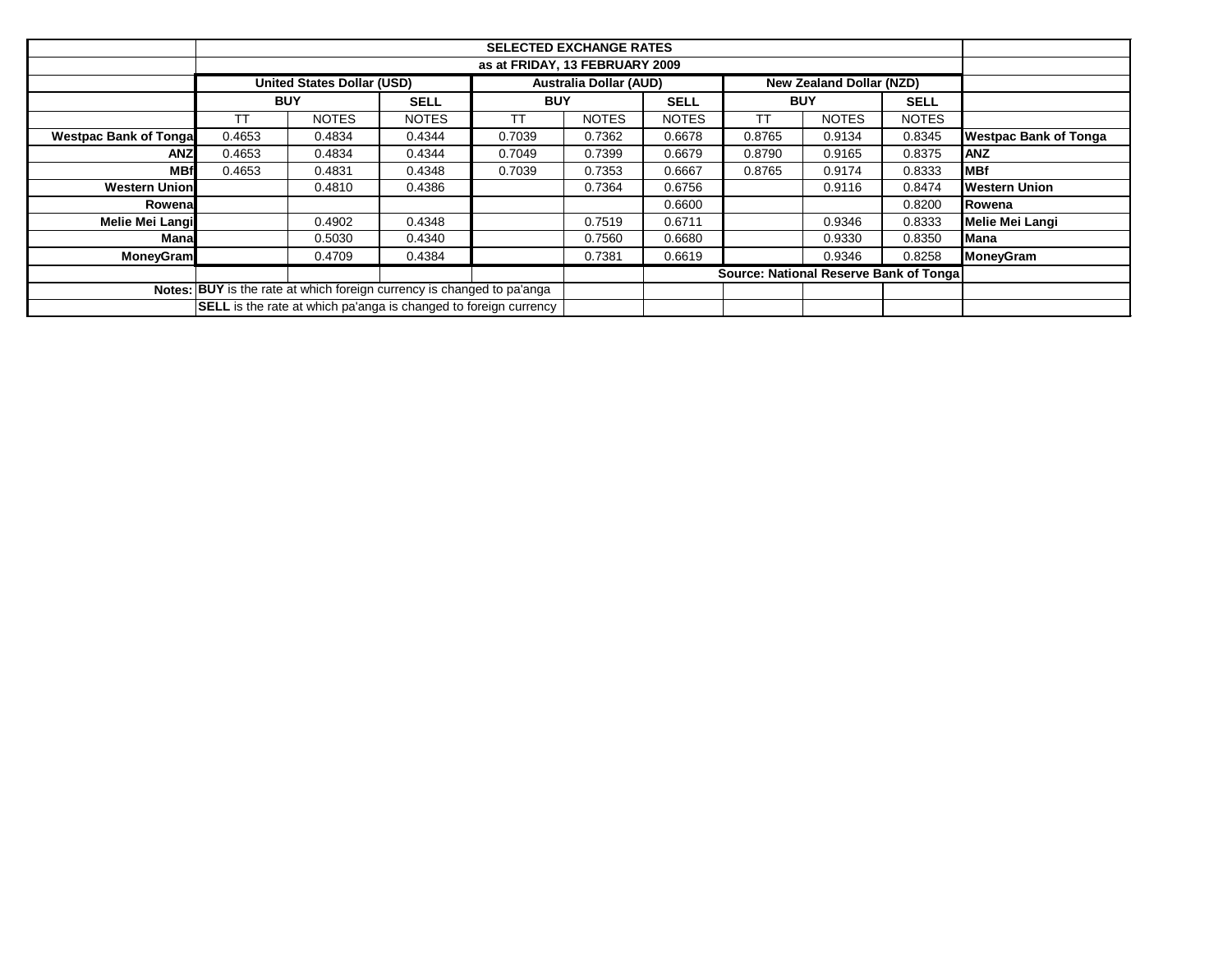|                              | <b>SELECTED EXCHANGE RATES</b><br>as at FRIDAY, 20 FEBRUARY 2009 |                                                                         |              |            |                               |              |                                 |                                         |              |                              |  |
|------------------------------|------------------------------------------------------------------|-------------------------------------------------------------------------|--------------|------------|-------------------------------|--------------|---------------------------------|-----------------------------------------|--------------|------------------------------|--|
|                              |                                                                  | <b>United States Dollar (USD)</b>                                       |              |            | <b>Australia Dollar (AUD)</b> |              | <b>New Zealand Dollar (NZD)</b> |                                         |              |                              |  |
|                              | <b>BUY</b>                                                       |                                                                         | <b>SELL</b>  | <b>BUY</b> |                               | <b>SELL</b>  | <b>BUY</b>                      |                                         | <b>SELL</b>  |                              |  |
|                              | TТ                                                               | <b>NOTES</b>                                                            | <b>NOTES</b> | ТT         | <b>NOTES</b>                  | <b>NOTES</b> | ТT                              | <b>NOTES</b>                            | <b>NOTES</b> |                              |  |
| <b>Westpac Bank of Tonga</b> | 0.4629                                                           | 0.4809                                                                  | 0.4322       | 0.7049     | 0.7374                        | 0.6747       | 0.8848                          | 0.9220                                  | 0.8499       | <b>Westpac Bank of Tonga</b> |  |
| <b>ANZ</b>                   | 0.4630                                                           | 0.4811                                                                  | 0.4321       | 0.7034     | 0.7384                        | 0.6664       | 0.8821                          | 0.9196                                  | 0.8406       | <b>ANZ</b>                   |  |
| <b>MBf</b>                   | 0.4629                                                           | 0.4808                                                                  | 0.4329       | 0.7049     | 0.7353                        | 0.6757       | 0.8848                          | 0.9259                                  | 0.8475       | <b>IMBf</b>                  |  |
| <b>Western Union</b>         |                                                                  | 0.4787                                                                  | 0.4367       |            | 0.7347                        | 0.6711       |                                 | 0.9149                                  | 0.8474       | <b>Western Union</b>         |  |
| Rowenal                      |                                                                  |                                                                         |              |            |                               | 0.6730       |                                 |                                         | 0.8100       | <b>IRowena</b>               |  |
| <b>Melie Mei Langi</b>       |                                                                  | 0.4854                                                                  | 0.4329       |            | 0.7463                        | 0.6757       |                                 | 0.9434                                  | 0.8475       | <b>Melie Mei Langi</b>       |  |
| Mana                         |                                                                  | 0.5010                                                                  | 0.4320       |            | 0.7570                        | 0.6740       |                                 | 0.9420                                  | 0.8500       | Mana                         |  |
| <b>MoneyGram</b>             |                                                                  | 0.4655                                                                  | 0.4334       |            | 0.7493                        | 0.6719       |                                 | 0.9522                                  | 0.8413       | <b>MoneyGram</b>             |  |
|                              |                                                                  |                                                                         |              |            |                               |              |                                 | Source: National Reserve Bank of Tongal |              |                              |  |
|                              |                                                                  | Notes: BUY is the rate at which foreign currency is changed to pa'anga  |              |            |                               |              |                                 |                                         |              |                              |  |
|                              |                                                                  | <b>SELL</b> is the rate at which pa'anga is changed to foreign currency |              |            |                               |              |                                 |                                         |              |                              |  |